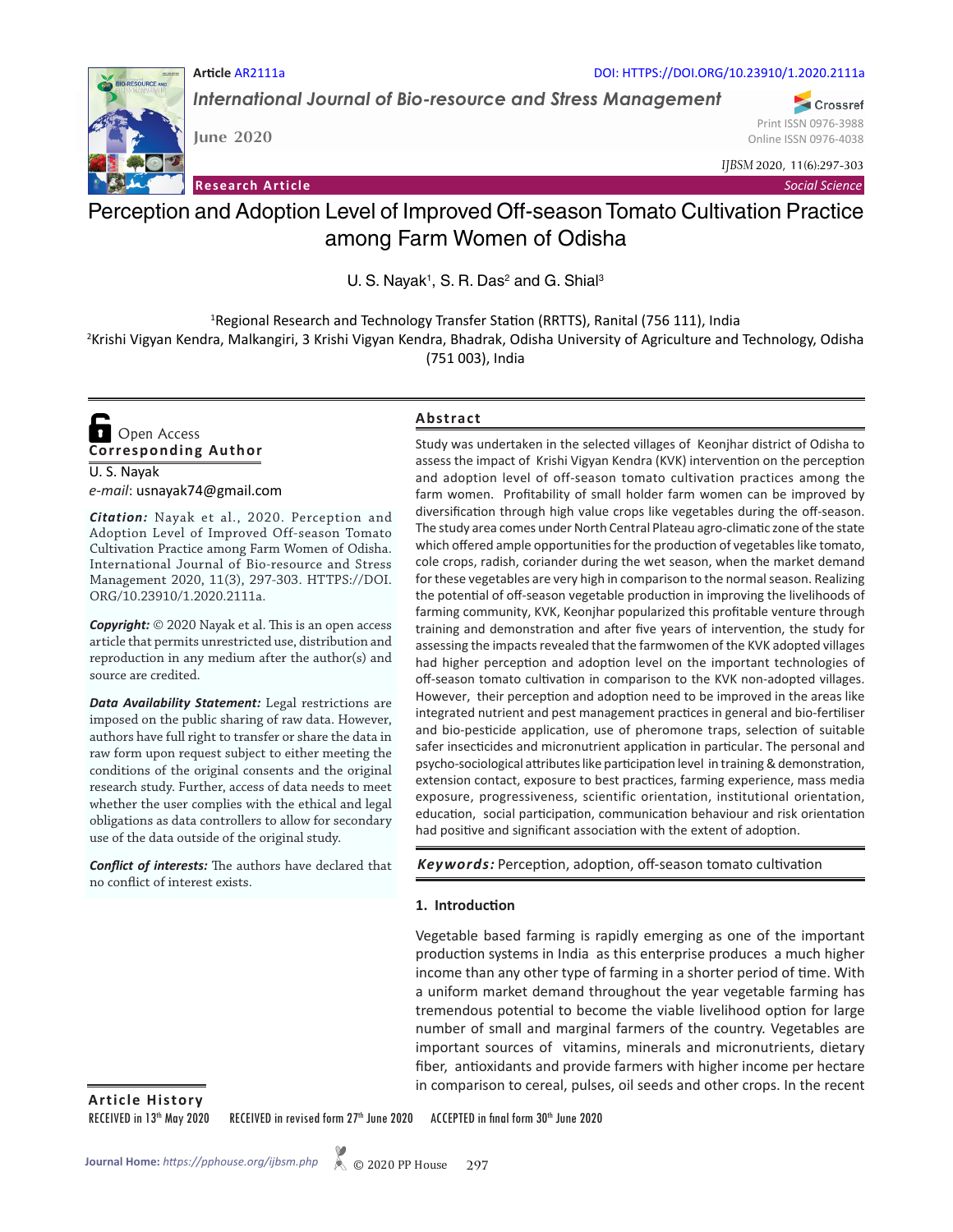years off-season vegetable production in the hilly and inland regions of the country is assuming greater importance as there is always a better profitability than the conventional on-season vegetable farming. Off-season vegetable farming refers to the production of vegetables in unusual seasons by adopting suitable technologies and farm inputs to meet the market demand throughout the year (Kunwar et al., 2015). Farmers in hilly areas earn additional remuneration through off-season cultivation of tomato under protected cultivation with in a small piece of land (Bharat and Sharma, 2014). Keonjhar is a tribal dominated district situated in the northern part of the state of Odisha and due to conducive climate, favorable topography and varied agro-ecological situation it is highly suitable for diversified farming. Vegetable based farming is one of the predominant farming systems and offseason cultivation of tomato during wet season is a common practice and involvement of farm women in off season tomato cultivation has been quite encouraging. Farmers growing tomatoes during the kharif season have received high profits in comparison to growing tomatoes in the rabi season (Zaman et al., 2010). Karim et al. (2009) estimated the benefit cost ratio for off-season tomato production from Jessore district of Bangladesh and reported that it was as high as 4.2.

Since the ancient time women continue to perform a number of farm operations starting from sowing to harvesting and post harvesting and contribute significantly for increasing the agricultural production. Besides their active involvement in farm operation they also influence the decision making process and play a pivotal role in the adoption and rejection of a specific technology. However, Kimaro et al., 2015 reported that women are less involved in vegetables cultivation and their participation in could be improved through adequate training and awareness. Training has been reported to improve knowledge and change the farmers' attitude in crop pest management (Gautam et al., 2017). As agriculture is becoming more and more technology intensive, technological empowerment of farm women is absolutely essential for improving its productivity, profitability, stability and sustainability. Studies also reveal that fruits and vegetables offer immense scope to increase income levels of smallholders and improve the productivity of scarce resources (Subramanian et al., 2000 and Joshi et al., 2003). Adoption of improved vegetable production technologies can lead to dramatic improvements in yield and economic well-being (Weinberger and Genova, 2005). However, a majority of farmers in developing countries have not been able to adopt newly developed technologies because of their limited resources and limited access to relevant information regarding the technology (Ghimire and Huang, 2015). In order to adequately address this issue, a good extension service delivery and strong linkages between farmers, extension, research and education are prerequisites (Rivera et al., 2009). The successful development, dissemination, and adoption of improved technologies for smallholders depend on more

than careful planning of research and the use of appropriate methodologies in extension (Cramb, 2003). Tendler (1993) observed that an emphasis on farmer-oriented, participatory research and extension with close coordination draws good results in technology adoption. Farmers' decisions to adopt improved vegetable farming technologies depend on complex factors and one of the factors is farmers' perception of the characteristics of the new practice in comparison with the existing practice (Pinthukas, 2015).

Efforts has been made since the year 2006 by Krishi Vigyan Kendra (KVK), Keonjhar, a district level farm science centre dedicated to bridge the gap between technology generation and technology adoption through front line extension service like capacity building, technology assessment and demonstration to increase the productivity of off-season tomato so that it will be a profitable venture for the small holder farming community. After five years of intervention it was essential to assess the perception level and extent of adoption of improved off-season tomato cultivation technique. Extent of adoption of demonstrated technology was also ascertained using the PRA technique, interview schedules, and group dynamics method to have reliable and valid information (Singh et al., 2008). The findings of the study will not only be helpful to assess the impact of KVK interventions but also to know the level of perception and extent of adoption of improved off-season tomato cultivation in relation various socio-economic parameters.

### **2. Materials and Methods**

The study was undertaken during 2011 in four villages of Sadar block of Keonjhar district of Odisha (21.6289° N, 85.5817° E), India with two villages each from the KVK adopted areas (Basudevpur and Bhalupali) and non-adopted areas (Tikarpara and Dhatika). The study area was purposively selected considering the higher concentration of tomato cultivation during *kharif* season (June to November). The study was carried out by using formal survey method and random sampling procedure was adopted in selecting 60 respondents each from adopted and non-adopted villages (30 from each village). Eighteen important technologies for off-season tomato cultivation were selected and grouped into four major technology categories *viz.* general production technology, integrated nutrient management, integrated pest and disease management and harvesting/ post harvesting. Farm women were directly asked about their perception level of each technological practices as per the pre-structured questionnaire schedule. One score was given to the farm women expressing the meaning of each practice and zero to non-expression. The extent of adoption of off-season tomato cultivation technique was measured by means of "adoption index". The adoption of each technology practice was measured on a three point scale. '3' scores was given for full adoption, '2' scores for partial adoption and '1' score for non-adoption. The sum of the scores of all the selected practice was taken as the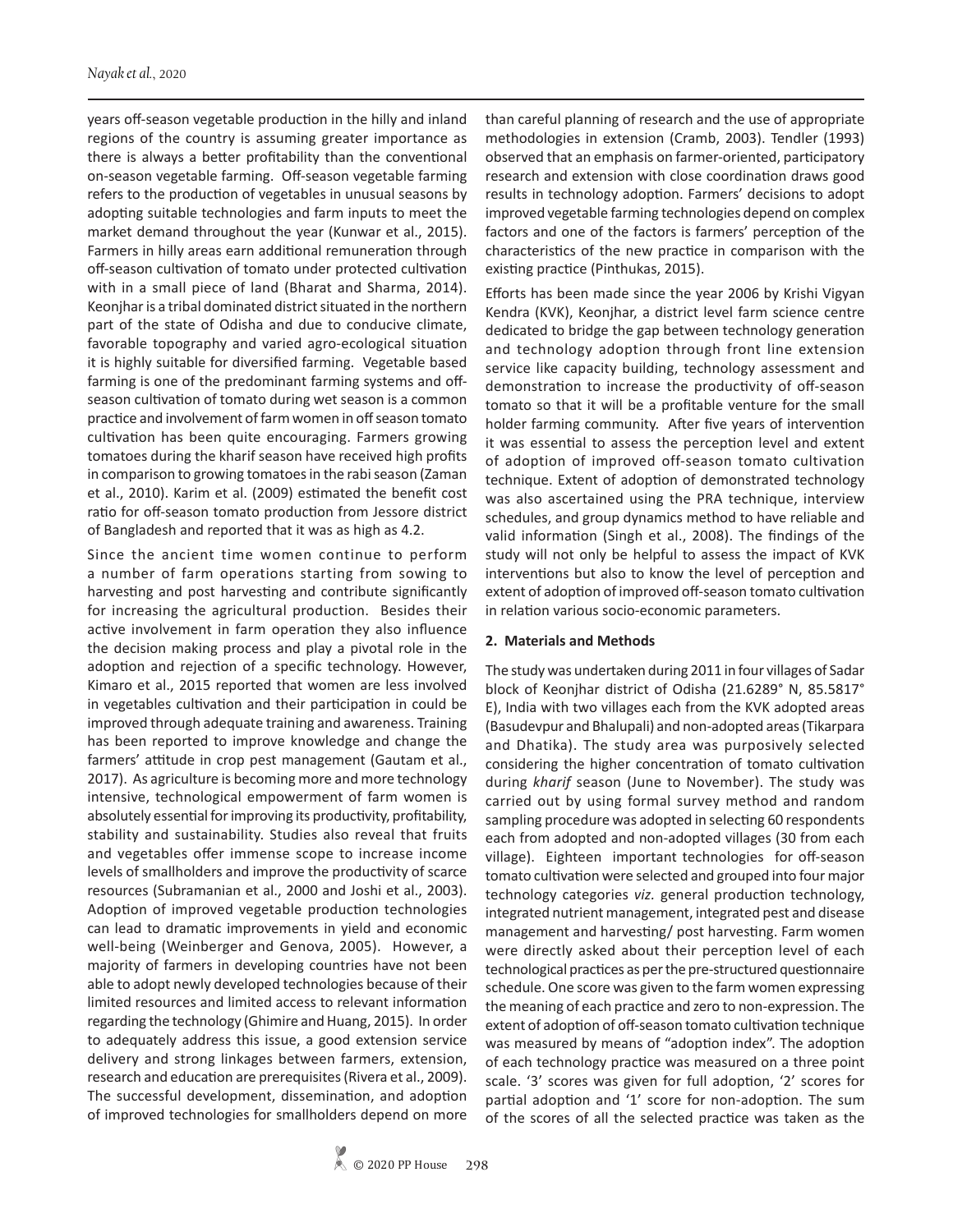adoption score for each respondent. The index was calculated using the formula, Adoption Index = (Total obtained score/ Total obtainable score)×100 (Roy Burman et al., 2009). As scientific off-season tomato cultivation includes a number of individual technologies, technology wise adoption pattern was also studied and described as full, partial and non-adoption of individual technology. Correlation analysis was conducted to study the relationship of the independent variables like personal attributes, social characteristics, economic profile and psychological characteristics with the adoption behaviour. by estimating the Karl Pearson correlation coefficient (Malgady and Krebs, 1986).

## **3. Results and Discussion**

## *3.1. Meaning perception of off-season tomato cultivation technology*

It could be observed from Table 1 that majority of the farm women (more than 81.67%) of the KVK adopted villages had correct perception about the general production technology practices of off-season tomato cultivation. However, in the non-adopted villages some of the respondents (51.67 to 68.33%) had fair meaning perception about nursery raising technique, transplanting & spacing, water management and weeding and interculture. This findings are supported by the results of Neelu et al., 2018 who reported that there was a vast gap in the knowledge of preparation of nursery beds among the farm women who had less exposure to training and extension activities. Their meaning perception on selection of suitable variety and staking was found to be low. On integrated nutrient management (INM) techniques except bio-fertilizer application the perception level of the farm women of the adopted villages was found to be very much encouraging with 61.67 to 91.67% of the respondents had correct perception on micronutrient application, balanced fertilizer application and manuring. The overall perception of the farm women on INM was low in the non-adopted villages. Though, the perception level of the respondents in the KVK adopted villages about the IPDM practices is quite satisfactory as 51.67 to 76.67% of the participating farm women had basic understanding about different components of IPDM, still more focus is required

| Table 1: Distribution of respondents in terms of their meaning perception of various packages of off-season tomato cultivation |                                  |                                               |        |                          |                          |  |  |  |  |
|--------------------------------------------------------------------------------------------------------------------------------|----------------------------------|-----------------------------------------------|--------|--------------------------|--------------------------|--|--|--|--|
| SI.                                                                                                                            | Recommended practice             | Correct perception of meaning of the practice |        |                          |                          |  |  |  |  |
| No.                                                                                                                            |                                  | Adopted village                               |        | Non adopted village      |                          |  |  |  |  |
|                                                                                                                                |                                  | Frequency                                     | $\%$   | Frequency                | %                        |  |  |  |  |
|                                                                                                                                | A. General production technology |                                               |        |                          |                          |  |  |  |  |
| 1.                                                                                                                             | Suitable variety                 | 49                                            | 81.67  | 21                       | 35.00                    |  |  |  |  |
| 2.                                                                                                                             | Nursery raising techniques       | 51                                            | 85.00  | 31                       | 51.67                    |  |  |  |  |
| 3.                                                                                                                             | Transplanting & spacing          | 52                                            | 86.67  | 36                       | 60.00                    |  |  |  |  |
| 4.                                                                                                                             | Weeding and Interculture         | 60                                            | 100.00 | 41                       | 68.33                    |  |  |  |  |
| 5.                                                                                                                             | <b>Staking</b>                   | 60                                            | 100.00 | 24                       | 40.00                    |  |  |  |  |
| 6.                                                                                                                             | Water management                 | 60                                            | 100.00 | 40                       | 66.67                    |  |  |  |  |
| B. Integrated nutrient management                                                                                              |                                  |                                               |        |                          |                          |  |  |  |  |
| 7.                                                                                                                             | Manuring                         | 55                                            | 91.67  | 41                       | 68.33                    |  |  |  |  |
| 8.                                                                                                                             | Balanced fertilizer application  | 42                                            | 70.00  | 14                       | 23.33                    |  |  |  |  |
| 9.                                                                                                                             | Micronutrient(Boron) Application | 37                                            | 61.67  | 8                        | 13.33                    |  |  |  |  |
| 10.                                                                                                                            | Bio-fertilizer application       | 22                                            | 36.67  |                          |                          |  |  |  |  |
| C. Integrated pest and disease management                                                                                      |                                  |                                               |        |                          |                          |  |  |  |  |
| 11.                                                                                                                            | Seed/ seedling treatment         | 46                                            | 76.67  | 14                       | 23.33                    |  |  |  |  |
| 12.                                                                                                                            | Use of pheromone trap            | 31                                            | 51.67  | $\overline{\phantom{0}}$ | $\overline{\phantom{a}}$ |  |  |  |  |
| 13.                                                                                                                            | Use of neem based products       | 46                                            | 76.67  | 22                       | 36.67                    |  |  |  |  |
| 14.                                                                                                                            | Application of bio-pesticides    | 33                                            | 55.00  | 12                       | 20.00                    |  |  |  |  |
| 15.                                                                                                                            | Boarder/Trap cropping            | 41                                            | 68.33  | 21                       | 35.00                    |  |  |  |  |
| 16.                                                                                                                            | Use of safer insecticides        | 36                                            | 60.00  | 11                       | 18.33                    |  |  |  |  |
| D. Harvesting and post-harvesting                                                                                              |                                  |                                               |        |                          |                          |  |  |  |  |
| 17.                                                                                                                            | Harvesting                       | 60                                            | 100    | 52                       | 86.67                    |  |  |  |  |
| 18.                                                                                                                            | Sorting and grading              | 60                                            | 100    | 36                       | 60.00                    |  |  |  |  |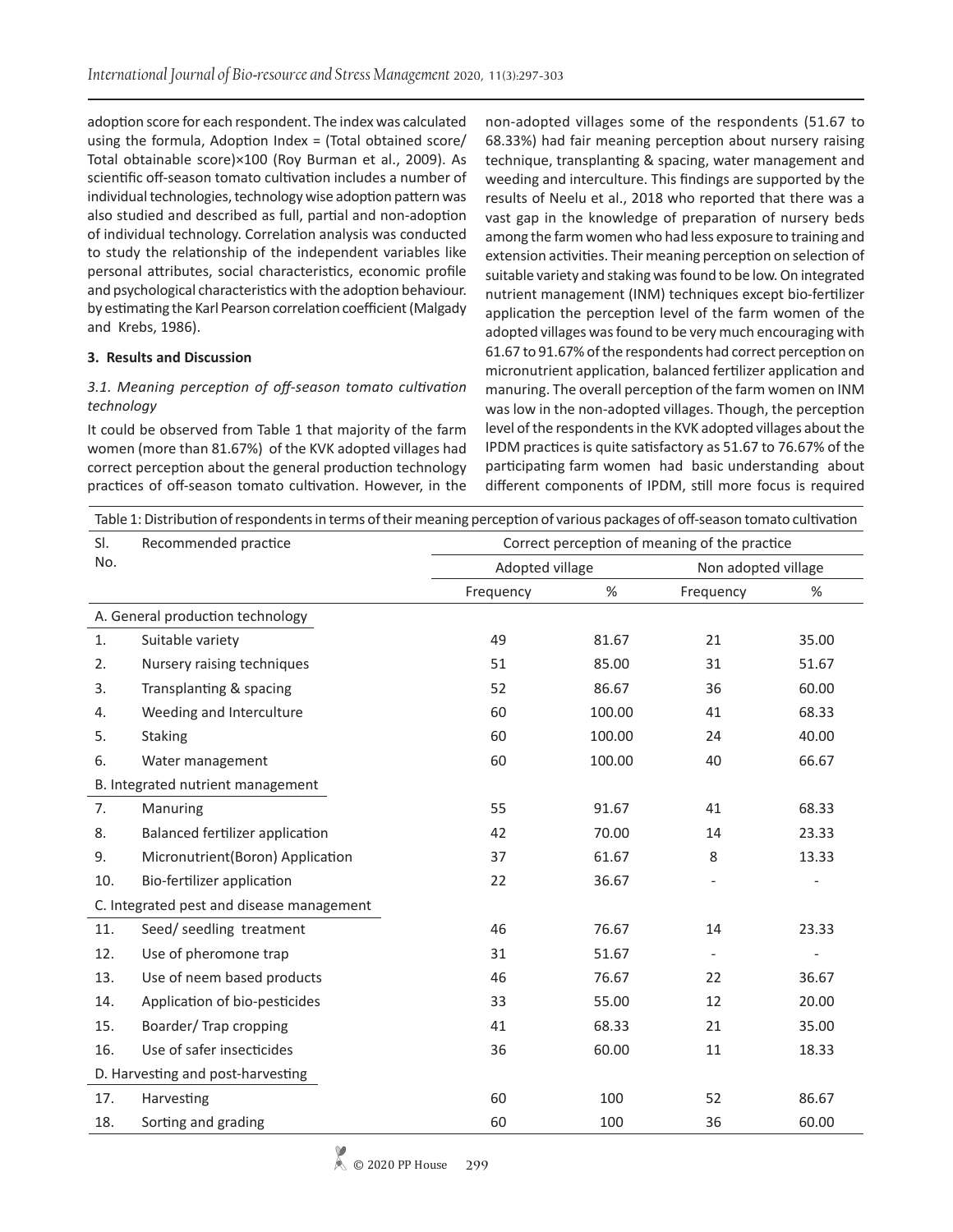to improve their perception on this important technology. In contrast the meaning perception about the major components of crop protection practices was found to be very low in the non-adopted villages. The finding derived ample support from Choudhary et al., 2013 who reported that before the project, the knowledge level was about dose and time of application of FYM, chemical fertilizers, and their integrated use ranged from 25 to 41% and knowledge level on plant protection technology was only 24% among the farmers, whereas knowledge level of farmers was increased significantly (INM technology knowledge ranged between 55 and 88%, crop management technology knowledge level ranged between 64 and 81%, post harvest management knowledge ranged between 59 and 80%) after the implementation of farm extension project. Further, Sharma et al., 2008 and Dubey et al., 2008 have reported that an improvement in knowledge and perception level of farmers on farm technologies following appropriate extension technological interventions. Nirmala, 2015 also reported that farm women possessed low knowledge and perception with regard to IPM which indicated that farm women require more outreach programs in IPM. However, Atry Samee et al., 2009 has reported that level of knowledge on sustainable practices play significant role in extent of adoption of IPM practices. Training of farmers enhances adoption of Integrated Pest Management practices (IPM) in vegetable crops, reduce the quantity of pesticide use, frequency of spraying and the habit of mixing different pesticides (Gautam et al., 2017).

## *3.2. Extent of adoption of off-season tomato cultivation technology*

### *3.2.1. Overall adoption*

The distribution of respondents according to their extent of overall adoption of recommended off-season tomato cultivation has been presented in Table 2. It is evident from table 2 that 46.67% of farm women of the KVK adopted villages had medium level adoption and 35% of the respondents had high level adoption of improved off-season tomato production technology justifying the significant impact of KVK interventions on the adoption of scientific off-season tomato cultivation. Whereas, only 18.33% of the farm women were found to be the low adopters of the technology.

However, in the non-adopted villages 53.33 and 31.67% of the participating farm women had low and moderate level

Table 2: Distribution of respondents according to their over all extent of adoption of recommended off-season tomato cultivation practice

| Adoption<br>category | Adoption<br>Index | KVK adopted<br>Village |       |     | KVK non<br>adopted village |  |  |
|----------------------|-------------------|------------------------|-------|-----|----------------------------|--|--|
|                      |                   | No.                    | ℅     | N٥. | ℅                          |  |  |
| Low                  | < 38.88           | 11                     | 18.33 | 32  | 53.33                      |  |  |
| Medium               | $38.88 - 51.85$   | 28                     | 46.67 | 19  | 31.67                      |  |  |
| High                 | > 51.85           | 21                     | 35.00 | q   | 15.00                      |  |  |

of adoption, respectively and only 15% respondents had high level of adoption. The results are in close conformity with the findings of Choudhary et al., 2016 who reported that 39.00 % of the tomato growers of the selected study area had low level of adoption followed by 32.00% had medium and only 10.00% had high. Saxena et al., 2003 also revealed that around 28% of the respondents had high level of adoption of scientific tomato production technology.

## *3.2.2. Technology-wise adoption*

Technology wise adoption rate of the respondents are depicted in Table 3 and it can be observed that more than 60% farm women of the KVK adopted villages fully adopted the general production technology of off-season vegetable farming with higher adoption rate in water management (85.00%), weeding and interculture (78.33% full and 21.37% partial) and selection of suitable variety (71.67%). Similarly, very encouraging level of adoption was noticed in the INM technologies with maximum adoption rate in manuring (56.67% full and 43.33% partial), balanced fertilizer application (45% full and 55% partial) and micronutrient application (40% full and 28.33% partial). The adoption rate was quite low in bio-fertiliser application technique as only 11.67 and 21.67% of the respondents, adopted this technology fully and partially, respectively.

The study indicated a moderate level of adoption IPDM technology as 51.67% of the respondents fully adopted boarder cropping and trap cropping and 43.33 and 46.67% farm women practiced seed/ seedling treatment and used neem based products, respectively for minimizing the pest incidence. It was observed that 28.33% of the respondents fully adopted and 43.33% partially adopted the judicious application of safer insecticides. While, none of the respondents use pheromone traps, few of them are applying biopesticdes and the low adoption of these technologies are mainly attributed to unavailability of these two IPM products in the local market. Hence it is observed that sincere efforts are to be made for increasing the adoption level of balanced fertilizer application, micro-nutrient and bio-fertilizer application, seed treatment and plant protection measure. The present findings derived ample support from the observations of Meena and Punjabi, 2012 who found that the perception and adoption of farmers towards utilization of micro-elements (5.18%) was poor as limited numbers of farmers using these inputs on their fields. Choudhary et al., 2013 reported that technology adoption level after project completion improved immensely with 35% farmers sincerely started following soil testing, while adoption rate on INM technology with regard to dose and time of FYM application, dose and time of basal and top-dressed chemical fertilizers, and their integrated use with organics varied between 66 and 70%. Besides, crop management practices were adopted by 61 to 75% of farmers, while postharvest management technology was followed by 61% of farmers.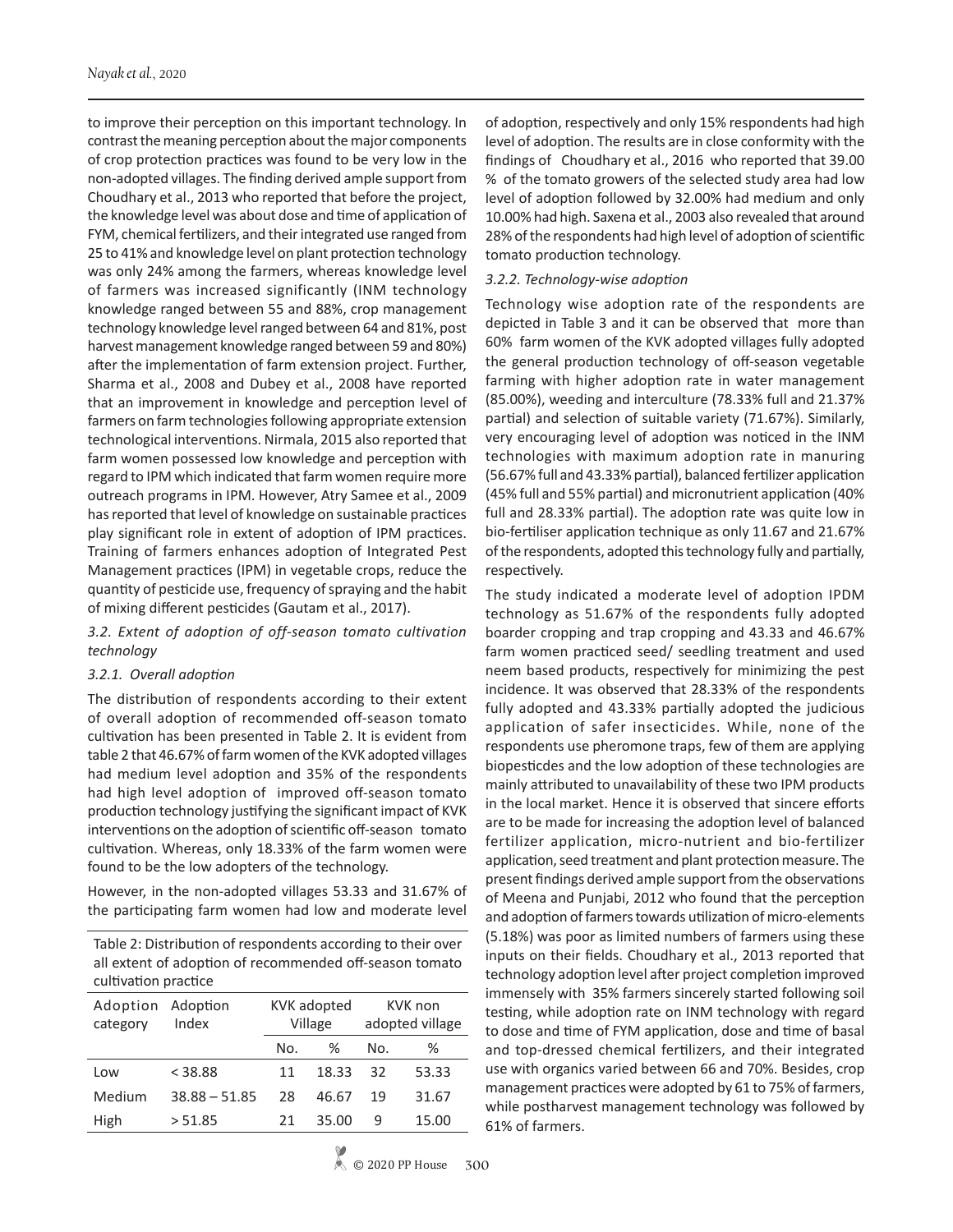*International Journal of Bio-resource and Stress Management* 2020, 11(3):297-303

| nable 3. Distribution or respondents according to the practice wise extent or adoption or on season tomato caltivation |                                           |                                                  |       |     |       |                              |                |                          |       |     |           |     |           |  |
|------------------------------------------------------------------------------------------------------------------------|-------------------------------------------|--------------------------------------------------|-------|-----|-------|------------------------------|----------------|--------------------------|-------|-----|-----------|-----|-----------|--|
| SI.                                                                                                                    | Recommended practice                      | KVK adopted villages<br>KVK non-adopted villages |       |     |       |                              |                |                          |       |     |           |     |           |  |
| No.                                                                                                                    |                                           | FA                                               |       |     | PA    |                              | <b>NA</b>      |                          | FA    |     | <b>PA</b> |     | <b>NA</b> |  |
|                                                                                                                        |                                           | No.                                              | %     | No. | %     | No.                          | %              | No.                      | %     | No. | %         | No. | %         |  |
|                                                                                                                        | A. General production technology          |                                                  |       |     |       |                              |                |                          |       |     |           |     |           |  |
| 1.                                                                                                                     | Suitable variety                          | 43                                               | 71.67 |     |       | 17                           | 28.33          | 18                       | 30.00 |     |           | 42  | 70.00     |  |
| 2.                                                                                                                     | Nursery raising techniques                | 37                                               | 61.67 | 14  | 23.33 | 9                            | 15.00          | 9                        | 15.00 | 15  | 25.00     | 36  | 60.00     |  |
| 3.                                                                                                                     | Transplanting & spacing                   | 41                                               | 68.33 | 10  | 16.67 | 9                            | 15.00          | 12                       | 20.00 | 22  | 36.67     | 26  | 43.33     |  |
| 4.                                                                                                                     | Weeding and Interculture                  | 47                                               | 78.33 | 13  | 21.67 | $\qquad \qquad \blacksquare$ | $\overline{a}$ | 16                       | 26.67 | 21  | 35.00     | 23  | 38.33     |  |
| 5.                                                                                                                     | <b>Staking</b>                            | 36                                               | 60.00 |     |       | 24                           | 40.00          | 8                        | 13.33 |     |           | 52  | 86.67     |  |
| 6.                                                                                                                     | Water management                          | 51                                               | 85.00 |     |       | 9                            | 15.00          | 31                       | 51.67 |     |           | 29  | 48.33     |  |
|                                                                                                                        | B. Integrated nutrient management         |                                                  |       |     |       |                              |                |                          |       |     |           |     |           |  |
| 7.                                                                                                                     | Manuring                                  | 34                                               | 56.67 | 26  | 43.33 |                              |                | 18                       | 30.00 | 42  | 70.00     |     |           |  |
| 8.                                                                                                                     | <b>Balanced fertilizer</b><br>application | 27                                               | 45.00 | 33  | 55.00 |                              |                | 6                        | 10.0  | 54  | 90.0      |     |           |  |
| 9.                                                                                                                     | Micronutrient (Boron)<br>Application      | 24                                               | 40.00 | 17  | 28.33 | 19                           | 31.67          |                          |       | 8   | 13.33     | 52  | 86.67     |  |
| 10.                                                                                                                    | Bio-fertilizer application                | 7                                                | 11.67 | 13  | 21.67 | 40                           | 66.67          |                          |       |     |           | 60  | 100       |  |
| C. Integrated pest and disease management                                                                              |                                           |                                                  |       |     |       |                              |                |                          |       |     |           |     |           |  |
| 11.                                                                                                                    | Seed/ seedling treatment                  | 26                                               | 43.33 | 12  | 20.00 | 22                           | 36.67          |                          |       | 8   | 13.33     | 52  | 86.67     |  |
| 12.                                                                                                                    | Use of pheromone trap                     | $\overline{\phantom{a}}$                         |       |     |       | 60                           | 100.00         |                          |       |     |           | 60  | 100.00    |  |
| 13.                                                                                                                    | Use of neem based<br>products             | 28                                               | 46.67 | 14  | 23.33 | 18                           | 30.00          |                          |       | 12  | 20.00     | 48  | 80.00     |  |
| 14.                                                                                                                    | Application of bio-<br>pesticides         | 4                                                | 6.67  | 7   | 11.67 | 49                           | 81.67          |                          |       |     |           | 60  | 100.00    |  |
| 15.                                                                                                                    | Boarder/Trap cropping                     | 31                                               | 51.67 |     |       | 29                           | 48.33          | 9                        | 15.00 |     |           | 51  | 85.00     |  |
| 16.                                                                                                                    | Use of safer insecticides                 | 17                                               | 28.33 | 26  | 43.33 | 17                           | 28.33          |                          |       | 12  | 20.00     | 48  | 80.00     |  |
| D. Harvesting and post-harvesting                                                                                      |                                           |                                                  |       |     |       |                              |                |                          |       |     |           |     |           |  |
| 17.                                                                                                                    | Harvesting                                | 51                                               | 85.00 |     |       | 9                            | 15.00          | 42                       | 70.00 |     |           | 18  | 30.00     |  |
| 18.                                                                                                                    | Sorting and grading                       | 23                                               | 38.33 |     |       | 37                           | 61.67          | $\overline{\phantom{a}}$ |       |     |           | 60  | 100.00    |  |

Table 3: Distribution of respondents according to the practice-wise extent of adoption of off-season tomato cultivation

*3.3. Adoption level in relation to different socio-economic characteristics*

The results of the correlation analysis indicated that (Table 4) out of 19 characteristics selected for the study participation in training & demonstration, extension contact, exposure to best practices, mass media exposure, progressiveness, scientific orientation, farming experience and institutional orientation had positive and significant association with the extent adoption at one percent level of probability. The psycho-socioeconomical characteristics like education, social participation, and communication behaviour and risk orientation were registered to have positive and significant correlation with the adoption level at five percent probability.

However, the attributes like infrastructure/ equipment availability, farm income, access to credit, motivation and decision making behaviour, age, farming experience, family size and land holding did not influence the adoption behaviour of farm women significantly. The non-significant negative relationship between farm size and extent of adoption may justify the higher scope of intensification and diversification of the small holders. The findings derive ample support from the results of Kunwar et al., 2015 who reported that farming experience, access to extension services, training received and education level are the factors that significantly influence the adoption of off-season vegetable production technology by the farm households' in Nepal. Johnson and Manoharan, 2007 revealed that extension contact, mass media exposure, scientific orientation, progressiveness and social participation had positive and significant association with the extent of adoption of improved cultivation practices among the cashew growers. Further Farhad and Kashem, 2004 found that there was positive significant relationship between education and attitude of rural women towards using IPM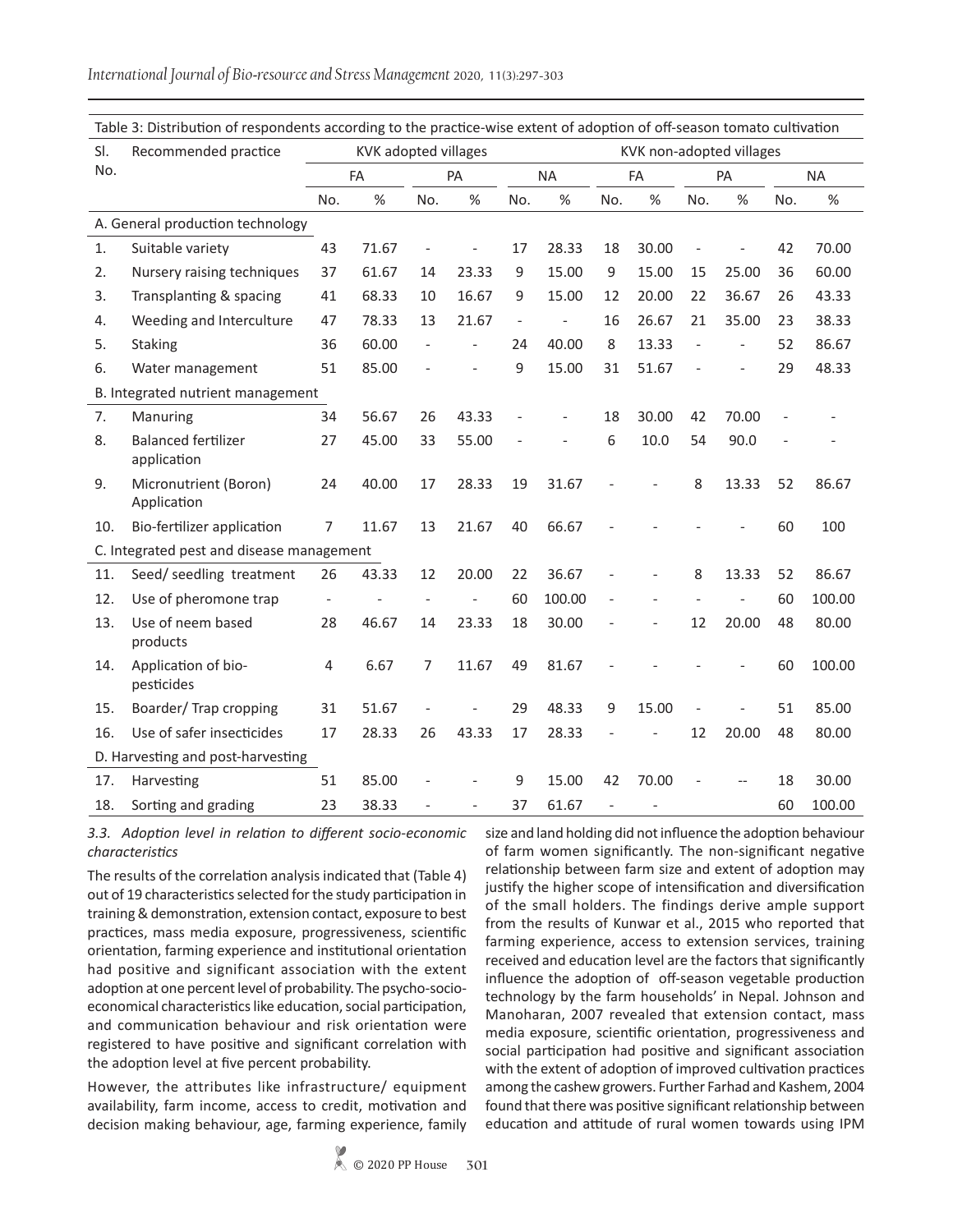|                                  | production technology       |                       |  |  |  |  |  |
|----------------------------------|-----------------------------|-----------------------|--|--|--|--|--|
| SI.                              | Socio-economic parameters   | Correlation           |  |  |  |  |  |
| No.                              |                             | coefficient (r) value |  |  |  |  |  |
| A. Personal attributes           |                             |                       |  |  |  |  |  |
|                                  | Age                         | $-0.124^{NS}$         |  |  |  |  |  |
|                                  | Education                   | $0.312*$              |  |  |  |  |  |
|                                  | Farming experience          | $0.387**$             |  |  |  |  |  |
|                                  | Family size                 | $0.087^{NS}$          |  |  |  |  |  |
| <b>B.</b> Social characteristics |                             |                       |  |  |  |  |  |
|                                  | Institutional orientation   | $0.367**$             |  |  |  |  |  |
|                                  | (membership in group)       |                       |  |  |  |  |  |
|                                  | Social participation        | $0.283*$              |  |  |  |  |  |
|                                  | Mass media exposure         | $0.487**$             |  |  |  |  |  |
|                                  | <b>Extension contact</b>    | $0.614***$            |  |  |  |  |  |
|                                  | Participation in training & | $0.693**$             |  |  |  |  |  |
|                                  | demonstration               |                       |  |  |  |  |  |
|                                  | Exposure to best practices  | $0.574**$             |  |  |  |  |  |
| C. Economic profile              |                             |                       |  |  |  |  |  |
|                                  | Land holding                | $-0.164^{NS}$         |  |  |  |  |  |
|                                  | Infrastructure/ Equipment   | $0.187^{NS}$          |  |  |  |  |  |
|                                  | availability                |                       |  |  |  |  |  |
|                                  | Farm income                 | $0.116^{NS}$          |  |  |  |  |  |
|                                  | Access to credit            | $0.076^{NS}$          |  |  |  |  |  |
| D. Psychological characteristics |                             |                       |  |  |  |  |  |
|                                  | Scientific orientation      | $0.385***$            |  |  |  |  |  |
|                                  | Communication behaviour     | $0.237*$              |  |  |  |  |  |
|                                  | Risk orientation            | $0.272*$              |  |  |  |  |  |
|                                  | Motivation                  | 0.087 <sup>NS</sup>   |  |  |  |  |  |
|                                  | Decision making behaviour   | $0.162^{NS}$          |  |  |  |  |  |
|                                  | Progressiveness             | $0.432**$             |  |  |  |  |  |

Table 4: Relationship between socio-economic and psychological parameters and adoption of off-season tomato production technology

practices in vegetable cultivation. Level of education impacted significantly on the awareness level and effectiveness of technology adoption in vegetable farming. (Elizabeth and Zira, 2009). Vidogbéna et al., 2015 opined that the negative perception was strongest among vegetable farmers with little or no experience in a farming trial and those living far from extension services.

# **4. Conclusion**

The farmwomen of the KVK adopted villages had higher perception and adoption on the major technologies of offseason tomato cultivation indicating the substantial impact of KVK interventions. But their perception and adoption

has to be improved in the areas like bio-fertiliser and biopesticide application, use of pheromone traps, selection of safer insecticides and micronutrient application. Similarly, in the non-adopted villages the knowledge and perception level about off-season tomato cultivation need to be improved through some interventions for maximizing the productivity and profitability of this enterprises.

## **5. References**

- Bharat, N.K., Sharma, J., 2014. Occurrence of Fusarium Wilt of Tomato under Protected Conditions in Himachal Pradesh, India. International Journal of Bio-resource and Stress Management 5(2), 285–287.
- Choudhary, A.K., Thakur, S.K., Suri, V.K., 2013. Technology Transfer Model on Integrated Nutrient Management Technology for Sustainable Crop Production in High-Value Cash Crops and Vegetables in Northwestern Himalayas. Communications in Soil Science and Plant Analysis 44, 1684–1699.
- Choudhary, M.K., Patel, P.C., Sharma, P.K., Patel, J.B., 2016. Extent of Knowledge and Adoption of Tomato Growers about Tomato Production Technology*.* International Journal of Agriculture Sciences8(25), 1521–1523.
- Cramb, R.A., 2003. Processes affecting the successful adoption of new technologies by smallholders. In Working with farmers: The key to the adoption of forage technologies (ACIAR Proceedings No. 95), ed. B. Hacker, 11–22. Canberra: Australian Centre for International Agricultural Research
- Dubey, A.K., Srivastava, J.P., Sharma., V.K., 2008. Attitude of respondents towards KVK training programmes. Indian Research Journal of Extension Education 8 (2–3), 78–80.
- Elizabeth, S., Zira, D., 2009. Awareness and effectiveness of vegetable technology information packages by vegetable farmers in Adamawa State. Nigeria Journal of Agriculture Research 4(2), 65–70.
- Farhad, A.K.M., Kashem, M.A., 2004. Attitude of Rural Women towards using IPM Practices in vegetable Cultivation. Bangladesh Journal of Extension Education 16(2), 75–83.
- Gautam, S., Schreinemachers, P., Uddin, N., Srinivasan, R., 2017. Impact of training vegetable farmers in Bangladesh in integrated pest management (IPM). Crop Protection*,*  102, 161–169.
- Ghimire, R., Huang, W.C., 2015. Household wealth and adoption of improved maize varieties in Nepal: a doublehurdle approach. Food Security 7(6), 1321–1335.
- Johnson, B., Monoharan, M., 2007. Extent of Adoption of Improved Cashew cultivation practices. Indian Journal of Extension Education 43, 57–63.
- Joshi, P.K., Gulati, A., Birthal, P.S., Tewari, L., 2003. Agricultural diversification in South Asia: Patterns, determinants and policy implications. MTID Discussion Paper No. 57, International Food Policy Research Institute, Washington DC, USA.